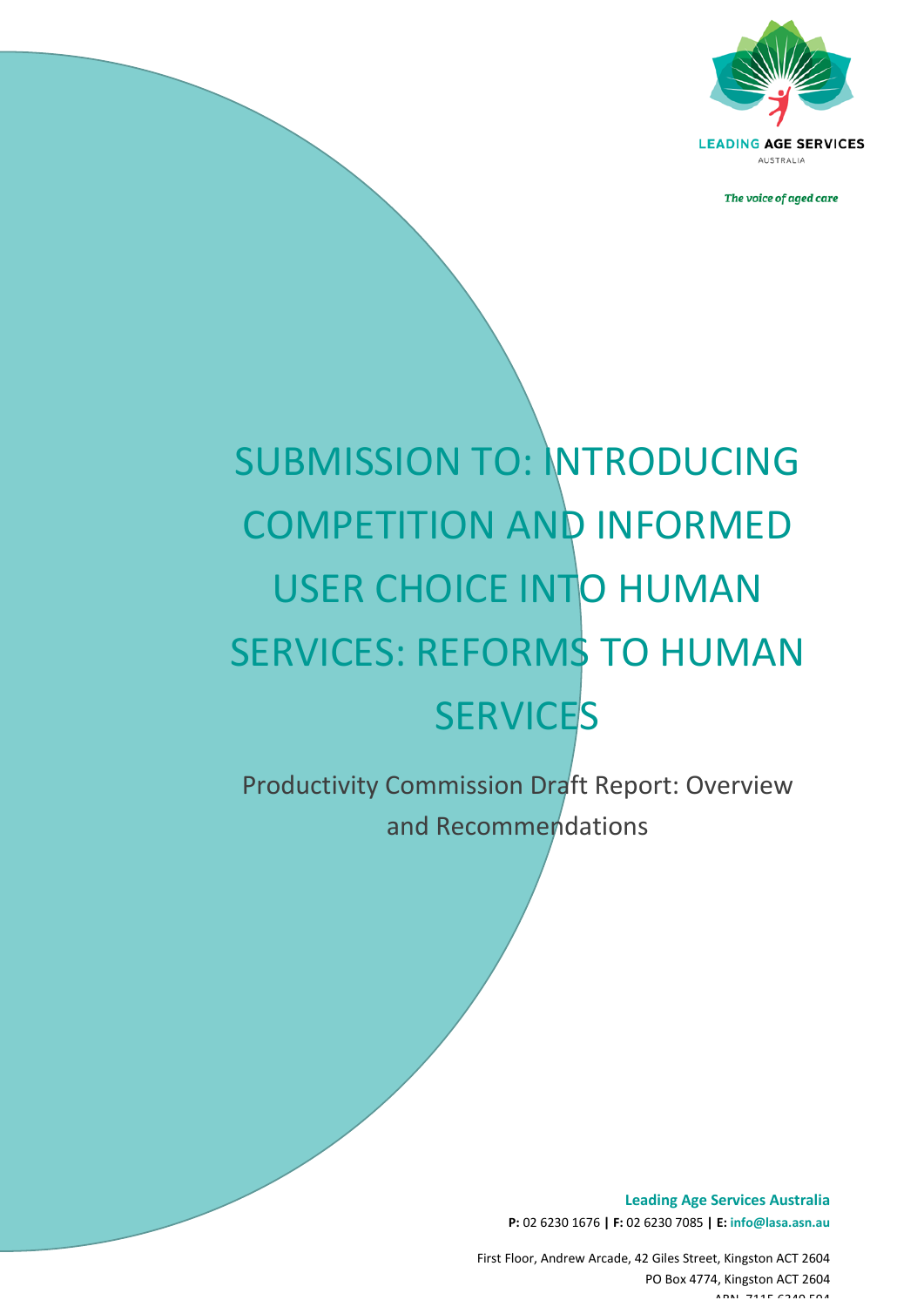# <span id="page-1-0"></span>Leading Age Services Australia (LASA)

Leading Age Services Australia (LASA) is the national peak body representing and supporting providers of age services across residential care, home care and retirement living. Our vision is to enable a high performing, respected and sustainable age services industry delivering affordable, accessible, quality care and services for older Australians. We represent our Members by advocating their views on issues of importance and we support our Members by providing information, services, training and events that enhance performance and sustainability.

LASA's membership base is made up of organisations providing care, support and services to older Australians. Our Members include private, not-for-profit, faith-based and government operated organisations providing age services across residential aged care, home care and retirement living. Our diverse membership base provides LASA with the ability to speak with credibility and authority on issues of importance to older Australians and the age services industry.

Thank you for the opportunity to comment on the Productivity Commission Draft Report Overview and *Recommendations*. Should you have any questions regarding this submission, please do not hesitate to contact Marlene Eggert on email: marlenee@lasa.asn.au or phone: 02 62301676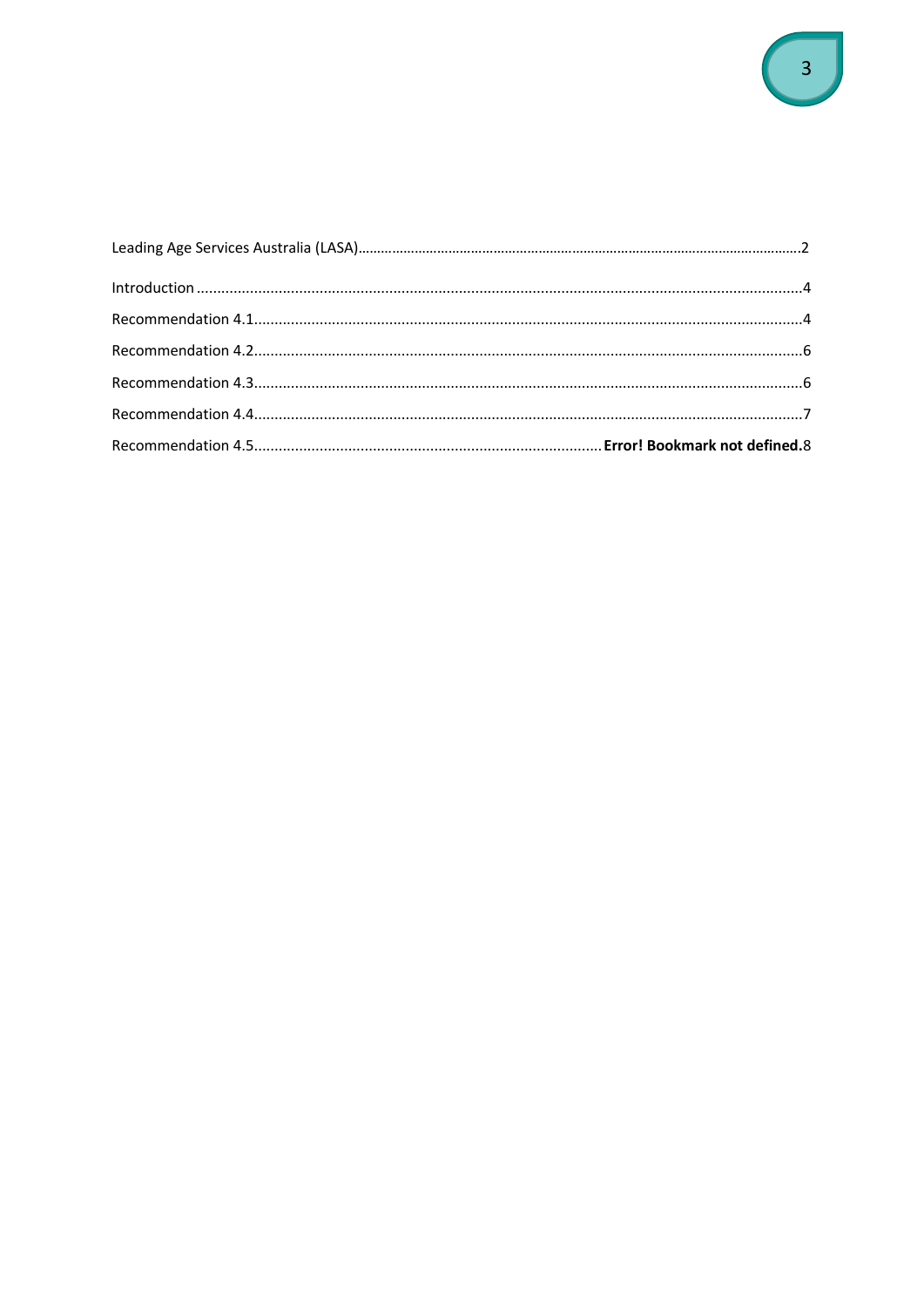### <span id="page-3-0"></span>Introduction

Thank you for giving Leading Age Services Australia (LASA) the opportunity to comment on Introducing competition and informed user choice into human services: Reforms to human services. Productivity Commission Draft Report: Overview and Recommendations. LASA believes palliative care to be a core activity for the aged care sector. For this reason, LASA considered the provision of feedback to the Draft Report to be an important opportunity for improving Australians' end-of-life care. LASA consulted with Members and Member feedback has informed this submission.

# <span id="page-3-1"></span>**Draft Recommendation 4.1**

State and Territory Governments should ensure that people with a preference to die at home are able to access support from community-based palliative care services to enable them to do so. To achieve this, **State and Territory Governments should:** 

LASA general observations to Draft Recommendation 4.1: LASA is concerned that many people who wish to die at home are unable to do so because they cannot access community based palliative care services that deliver 24-hour 7-day service provision.

LASA supports that State and Territory Governments implement community palliative care services that are funded to fully meet community demand for such services on a 24 hour, 7 day a week basis. State and Federal Governments need to work out how the state funded community-based palliative care services proposed by the Productivity Commission articulate with federally funded services such as the Commonwealth Home Support Programme (CHSP), Home Care Packages (HCPs) and GP services.

LASA believes that CHSPs for people receiving end-of-life care require supplementation to account for the higher organizational and service delivery costs incurred in the delivery of this care. Organizational costs may be incurred through attending interagency meetings, development and maintenance of collaborative care protocols and staff education specific to end-of-life care. Higher costs in service delivery arise because people generally experience a high demand for care at the end of their lives.

Access to an end-of-life supplement may be facilitated through verification by a palliative care physician, palliative care nurse practitioner, clinical nurse consultant or clinical nurse specialist. LASA members consider that an end-of-life supplement should be of greater financial value than the cognition supplement because of the higher costs providers incur as identified above.

assess the need for additional community-based palliative care services

LASA supports the development of additional community-based palliative care services based on an assessment of need in the community.

• design services to address identified gaps in service provision

LASA agrees that services should be designed to address identified gaps. Dying is a human experience deeply embedded in cultural and/or religious beliefs and/or ways of life. Any identification of gaps should pay attention to the diversity of Australia's community to determine whether groups exist in the community whose cultural, religious or way-of-life needs are unlikely to be met by mainstream services.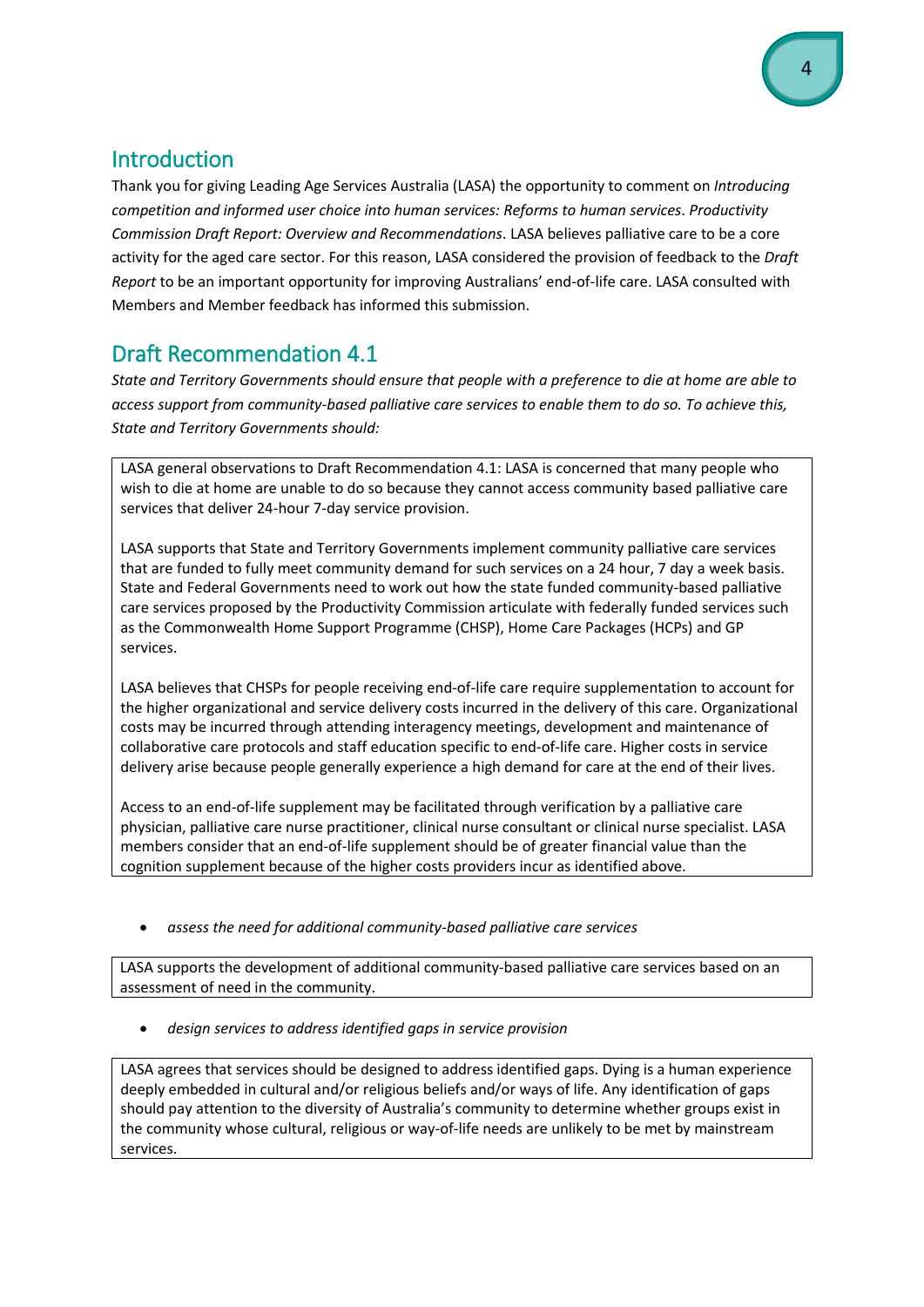**•** use competitive processes to select providers (or a single provider) to deliver additional community-based palliative care services

LASA agrees with the Productivity Commission that competition and contestability are a means to an end and should only be pursued when they improve the effectiveness of service provision<sup>[1](#page-4-0)</sup>.

LASA cautions that the benefits of a competitive process will only accrue to governments and the community if selection criteria and processes are designed and implemented to closely take account of identified service needs and service gaps. Competitive processes should also pay close attention to the quality of outputs tendered for and how the quality of these outputs will be measured. Further, in rural and remote areas a lack of service providers may make it impossible to implement services via a competitive process. In this case State and Territory Governments should become the providers of additional community-based palliative care services.

**•** monitor and evaluate the performance of community-based palliative care services to ensure that those services deliver integrated and coordinated nursing, medical and personal care, and *provide access to care and support on a 24 hour a day, 7 days a week basis.* 

LASA believes that a community-based palliative care service needs to incorporate staff with specialist training in palliative care. Further, allied health professionals make an essential contribution to palliative care and thus should be included in community-based palliative care teams.

In geographical areas of high demand such a service may be able to recruit and employ the suite of nursing, allied health, medical and personal care workers required for the delivery of an integrated and coordinated service. However, LASA considers that in less densely populated regions state-funded, multidisciplinary palliative care teams may need to incorporate a Medicare funded palliative care physician, palliative care nurse practitioner and GP, federally funded respite care workers and selfemployed allied health professionals. Performance monitoring and evaluation of services assembled across different levels of funding may create difficulties because the employing organizations or professionals are accountable to different funders. LASA believes that States and Territories need to develop clear frameworks for performance monitoring and evaluation that take account of community-palliative care teams that are assembled across self-employed service provision as well as federal, state and territory funding pools.

ensure that consumer safeguards are in place so that quality care is provided, and oversight is *maintained, as the volume of services provided increases.* 

LASA believes that these safeguards must be in place regardless of service volume. Community-based palliative care delivers its services to individuals, their loved-ones and friends at a time of extreme physical and emotional vulnerability. Additionally, the relief of breathlessness and pain requires drugs of addiction (Schedule 8 Poisons such as morphine and fentanyl) to be present in the household of the dying person. These drugs fetch premium prices when sold illegally in the community. Peoples' vulnerability and the medications required to be kept in the household make strong safeguards and oversight essential for all community palliative care services regardless of their stage of development. LASA considers it vital that funding of these services acknowledges the absolute requirement for providers to engage in tight monitoring of their service quality.

!!!!!!!!!!!!!!!!!!!!!!!!!!!!!!!!!!!!!!!!!!!!!!!!!!!!!!!!!!!!

<span id="page-4-0"></span><sup>&</sup>lt;sup>1</sup> Productivity Commission (2017) Introducing Competition and Informed User Choice into Human Services: *Reforms\$to\$Human\$Services Draft\$Report\$Overview\$&\$Recommendations\$*p.2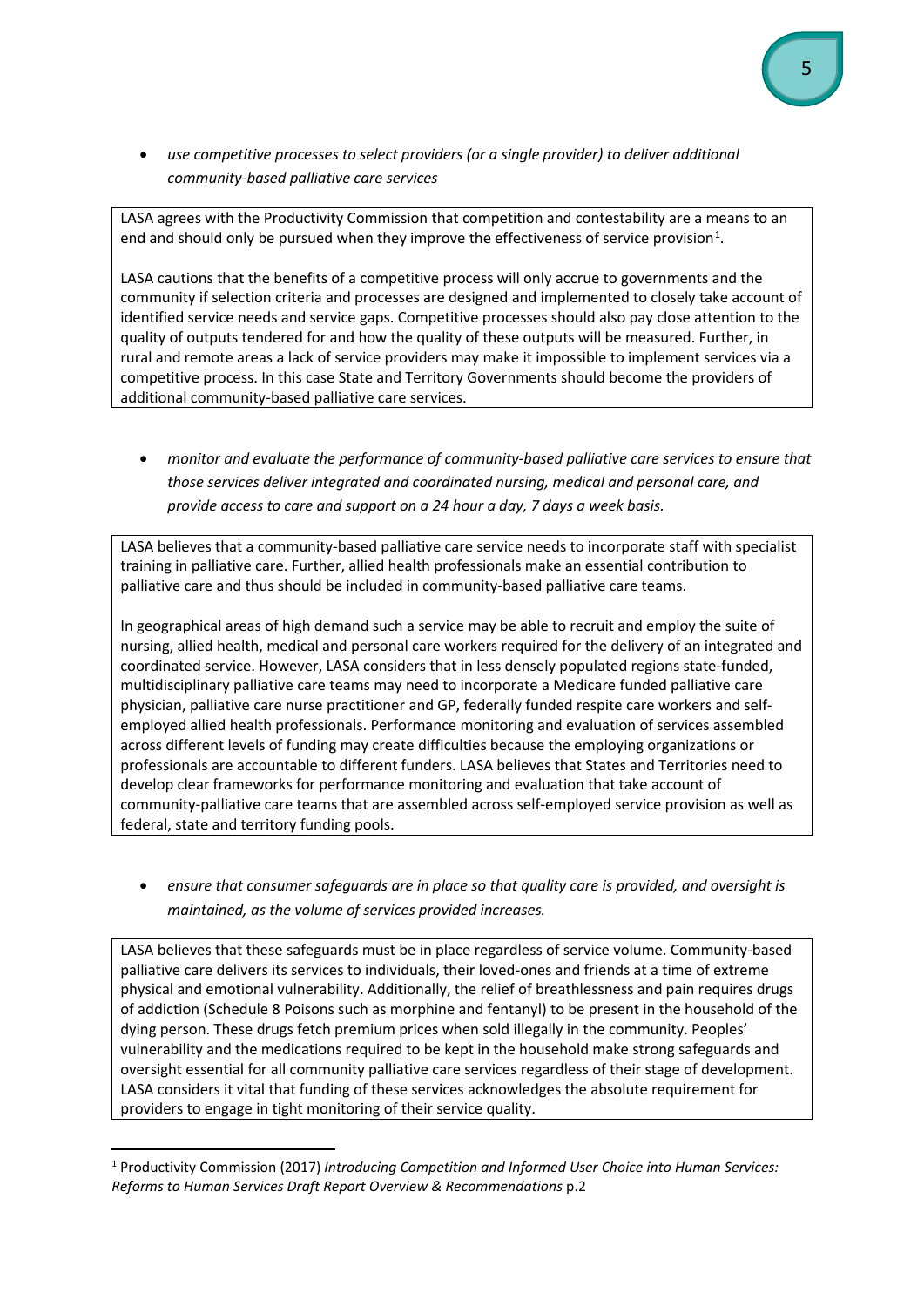# <span id="page-5-0"></span>**Draft Recommendation 4.2**

The Australian Government should:

• remove current restrictions on the duration and availability of palliative care funding in residential aged care so that palliative care is available to residents who have pre-existing high health care needs, and for periods of time that align with those in the health care system.

LASA agrees with the Productivity Commission that the delivery of end-of-life care should be core business for residential aged care facilities. LASA members observe that residents tend to move into residential aged care later in life and live there for a shorter period of time than in previous decades. In its Draft Report Overview & Recommendations the Productivity Commission reports that 60 000 people die in residential care each year. LASA believes that this trend may accelerate as the Federal Government launched Increasing Choice in Home Care in February 2017 which aims to assist people to remain living at home longer.

LASA strongly supports the removal of current restrictions on the duration and availability of palliative care to residents who have pre-existing high health care needs and live in aged care facilities. LASA agrees that the period of time for palliative care funding should align with that articulated by the Australian Commission on Safety and Quality in Health Care. In LASA's view, residents' demonstrated need for palliative care should be the only factor determining whether funding for palliative care is provided for residents.

Members inform LASA that currently many providers fail to claim palliative care under the Aged Care Funding Instrument (ACFI) for two reasons: (1) they already receive maximum funding making them ineligible for additional funding under ACFI, and (2) they require a directive from a clinical nurse consultant or clinicals nurse specialist in pain or palliative care or from a medical practitioner and a pain assessment to receive ACFI funding for palliation. The required directive is difficult to obtain for providers. As ACFI funding for palliation is provided for a short period only the effort to obtain the directive required exceeds the benefit gained for the resident. Further, validators from the federal Department of Health claw back funds obtained for palliation under ACFI if they consider palliation to have been provided for too long. Such claw backs constitute a financial risk for providers.

Provide sufficient additional funding to residential aged care facilities to ensure that people living in residential aged care receive end-of-life care that aligns with the quality of that available to other Australians.

LASA believes that enabling residential aged care facilities to provide end-of-life care can in part be achieved by aged care assessments referring to specialist palliative care services if the assessment indicates that the resident is in the last 12 months of life. A defined financial palliation supplement would enable residential care facilities to purchase more and better end-of-life services and expertise for its residents.

#### **Draft Recommendation 4.3**

The Australian Government should promote advance care planning in primary care by:

Including the initiation of an advance care planning conversation as one of the actions that must be undertaken to claim the '75 plus' health check Medicare item numbers. At a minimum, this would require the general practitioner to introduce the concept of advance care planning and provide written material on the purpose and content of an advance care plan.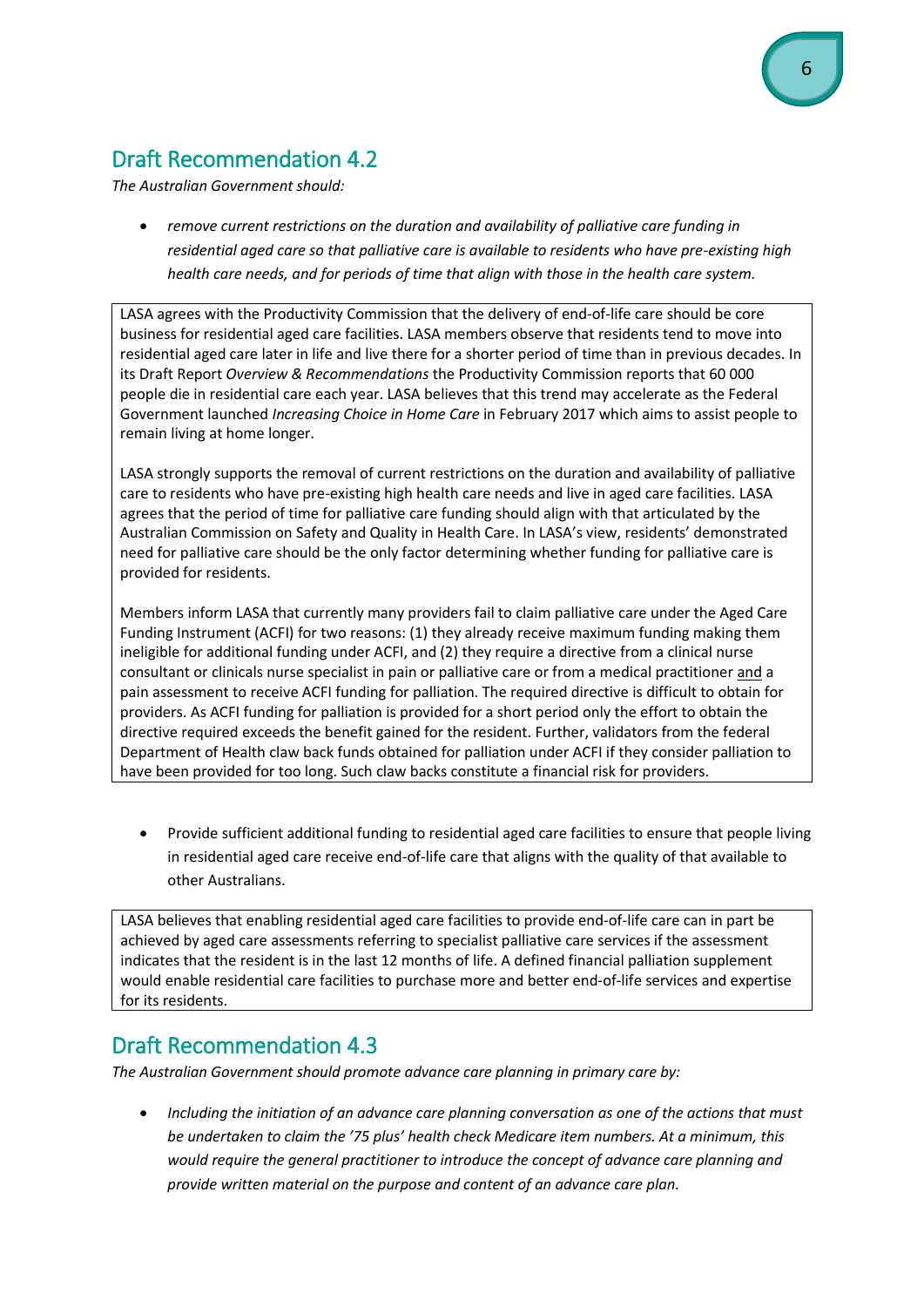LASA general observations to Draft Recommendation 4.3: LASA welcomes the Productivity Commission's recommendations for funding under Medicare to include a conversation about advance care planning in the '75 plus' health check. However, LASA would extend Recommendation 4.3 to include better promotion of advance care planning in all health care and aged care settings. This approach could be supported by a community campaign similar to that conducted by the Federal Government to improve organ donation rates. Such a campaign could provide positive messages demonstrating the benefits of an advance care plan being in place in times of crisis because the plan gives loved-ones and treating health care professionals a clear indication as to an individual's wishes for health care.

*Introducing a new Medicare item number to enable practice nurses to facilitate advance care planning.*

LASA supports that nurses working in general practice have access to a Medicare item number to engage in advance care planning with people. Further, LASA members considered that the Federal Government should review available Medicare items to ensure items are available that support GPs and practice nurses in delivering palliative care in the community setting.

#### <span id="page-6-0"></span>Draft Recommendation 4.4

The Australian Government should amend the aged care Quality of Care Principles to require that residential aged care facilities ensure that clinically trained staff hold conversations with residents about their future care needs. This should include helping each resident (or their family or carers) to develop or update an advance care plan (or to document that the resident would prefer not to complete an advance *care plan)* within two months of admission to the facility.

LASA advocates the development of an advance care plan at any stage of a person's life, not just on entering an aged care facility. In aged care end-of-life conversations include not just peoples' expectations for their medical care but also their remaining life goals and emotional and spiritual concerns.

LASA believes that in the aged care setting all direct -care workers and not just clinically trained staff should feel comfortable to engage in conversations about such end-of-life issues. For this reason, LASA advocates that all direct-care staff should receive training in end-of-life related conversations. This training may be offered at different levels with basic training in conversations about end-of-life issues available to all aged care workers through the VET sector, for example. More advanced training for clinical staff would include the development of an advanced care plan.

LASA observes that the development or updating of new residents' advance care plan by clinically trained staff is usual business in residential aged care. However, the existing suite of tools to capture and express individuals' wishes about their end-of-life care also includes an Enduring Guardianship and an Enduring Power of Attorney (medical and financial). LASA encourages the Productivity Commission to consider recommending that health care workers and aged care workers are trained in the full suite of documents required to clarify a person's wishes should they be unable to speak for themselves. Further, LASA encourages the Productivity Commission to recommend that States and Territories undertake harmonization of the legislation underpinning these documents.